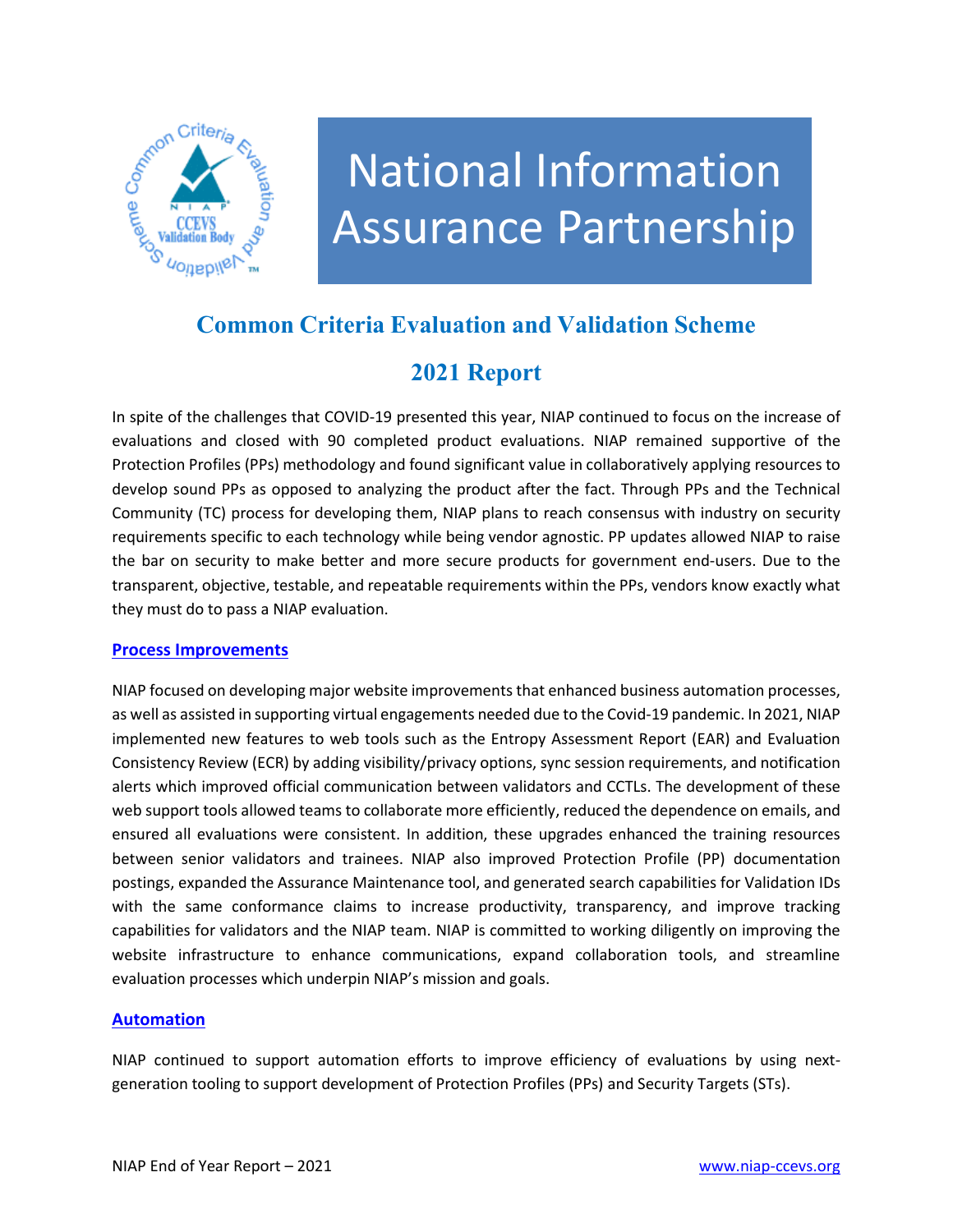NIAP largely completed refinement of its XML schemas for PPs, Modules, and Functional Packages, and continued development of its Security Target (ST) Generation Tool. The ST Tool ingests the XML documents and allowed labs to input information about a product to generate a Security Target. The tool applied validation rules to the generated ST, thus relieving validators and automatically ensuring that the STs are valid. NIAP plans to pilot the ST Tool on an actual evaluation in early 2022 as it continues to refine and expand the tool's capabilities. Ultimately, the ST Tool will support generating STs for all NIAP PPs, Modules, and Packages.

NIAP participated in the Common Criteria Users Forum (CCUF) Test Automation Working Group which focused on developing and publishing a set of best practice recommendations for test automation in Common Criteria (CC). The working group worked on recommendations for technical communities to specify what constitutes sufficient evidence to show that test results meet requirements. This helped validators better understand the expectations of the technical community when they wrote requirements.

#### **[Evaluated Products](https://www.niap-ccevs.org/Product/PCL.cfm)**

NIAP certified 90 evaluations in 2021. Network devices comprised most evaluations this year.



**Figure 1. 2021 Completed Validations by Technology Type**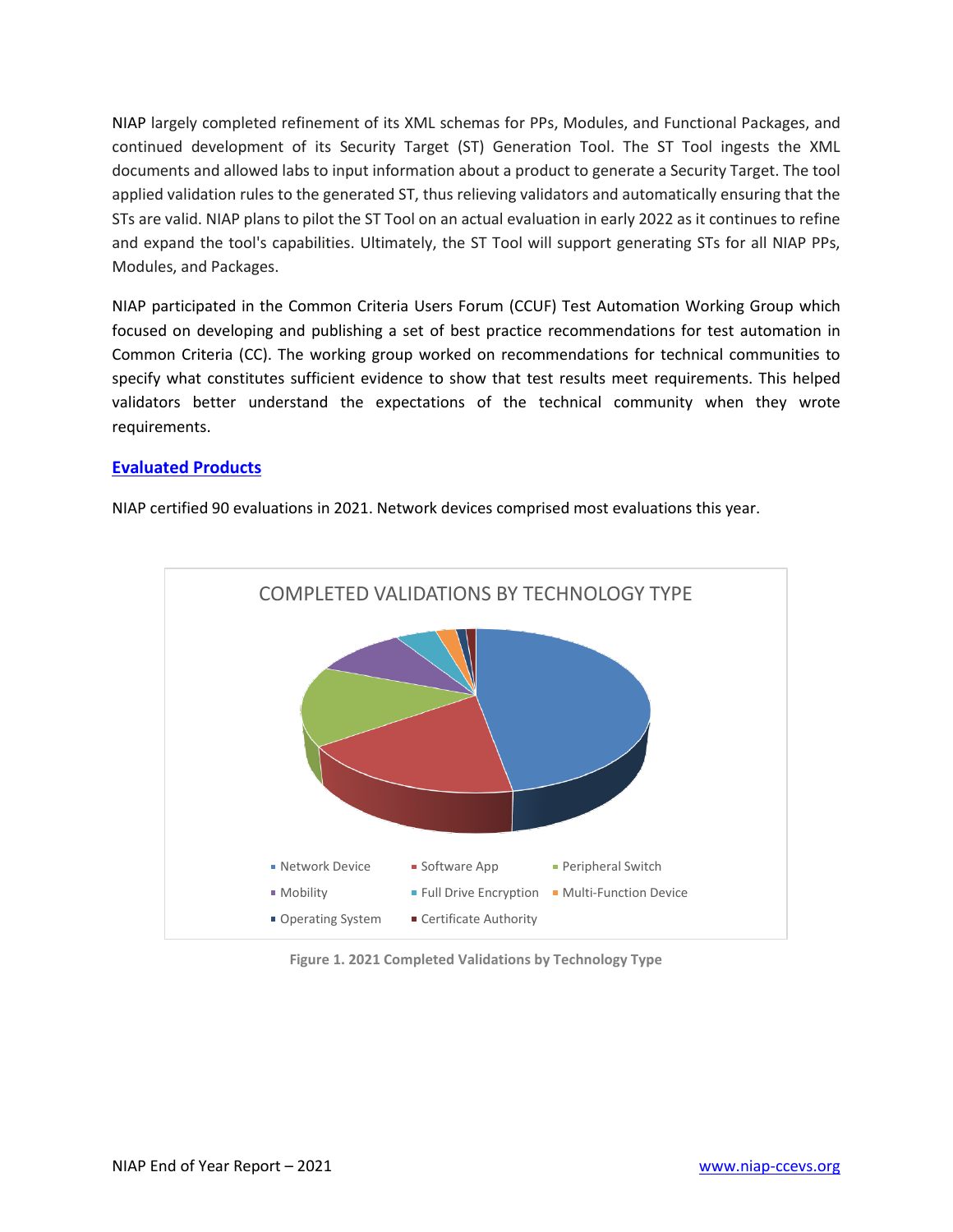#### **[Protection Profiles \(PPs\)](https://www.niap-ccevs.org/Profile/PP.cfm) and collaborative Protection Profiles (cPPs)**

In 2021, NIAP focused on updating its existing PPs, issuing revisions for three PPs and one PP-Module. NIAP also converted four Extended Packages (EPs) to three PP-Modules and one Functional Package, in alignment with Common Criteria v3.1 Release 5. NIAP also developed and published one new PP-Module, which defined security requirements and tested activities for Target of Evaluation (TOE) types complementary to one or more PPs.

*NIAP's validation of products against cPPs is significant in two ways: It provides NSS users with assurance in validated commercial products, while furthering the CCRA objective of allowing industry to evaluate a product* 

*once and sell to many nations.*

The Figure below depicts the changes to the Protection Profiles in Calendar Year 2021.

| <b>PPs Completed in CY2021</b>                               |                     |                                |
|--------------------------------------------------------------|---------------------|--------------------------------|
| <b>Product</b>                                               | <b>New/Revision</b> | <b>Technology Type</b>         |
| <b>PP for Application Software v1.4</b>                      | <b>Minor</b>        | <b>Application Software</b>    |
| <b>PP-Module for VPN Client v2.3</b>                         | <b>Minor</b>        | <b>Virtual Private Network</b> |
| <b>PP-Module for Client Virtualization v1.1</b>              | <b>Minor</b>        | <b>Virtualization</b>          |
| <b>PP-Module for Server Virtualization v1.1</b>              | <b>Minor</b>        | <b>Virtualization</b>          |
| <b>PP for Virtualization v1.1</b>                            | <b>Minor</b>        | <b>Virtualization</b>          |
| <b>Functional Package for SSH v.1.0</b>                      | <b>Minor</b>        | <b>Remote Access</b>           |
| <b>PP-Module for Intrusion Prevention Systems (IPS) v1.0</b> | <b>Minor</b>        | <b>Wireless Monitoring</b>     |
| PP-Module for Bluetooth v1.0                                 | <b>New</b>          | <b>Wireless PAN</b>            |
| <b>PP for Mobile Device Fundamentals v3.2</b>                | <b>Minor</b>        | <b>Mobility</b>                |



#### **[Common Criteria Recognition Arrangement](http://www.commoncriteriaportal.org/) (CCRA)**

NIAP continued as Common Criteria Development Board (CCDB) liaison to the Common Criteria Users Forum (CCUF) since 2019 and looks forward to continuing close collaboration between the CCDB and CCUF. NIAP participated in the CCUF Common Criteria (CC) in the Cloud Technical Working Group (TWG). The TWG has recently been established by vendors and is exploring options and approaches for the CC evaluations of cloud products. The main goal is to determine how the CC may be applied to cloud service deployments of traditional on-premises products and to new cloud services developed specifically for the cloud. NIAP is also participating in the CCDB and received approval for both a short and long-term solution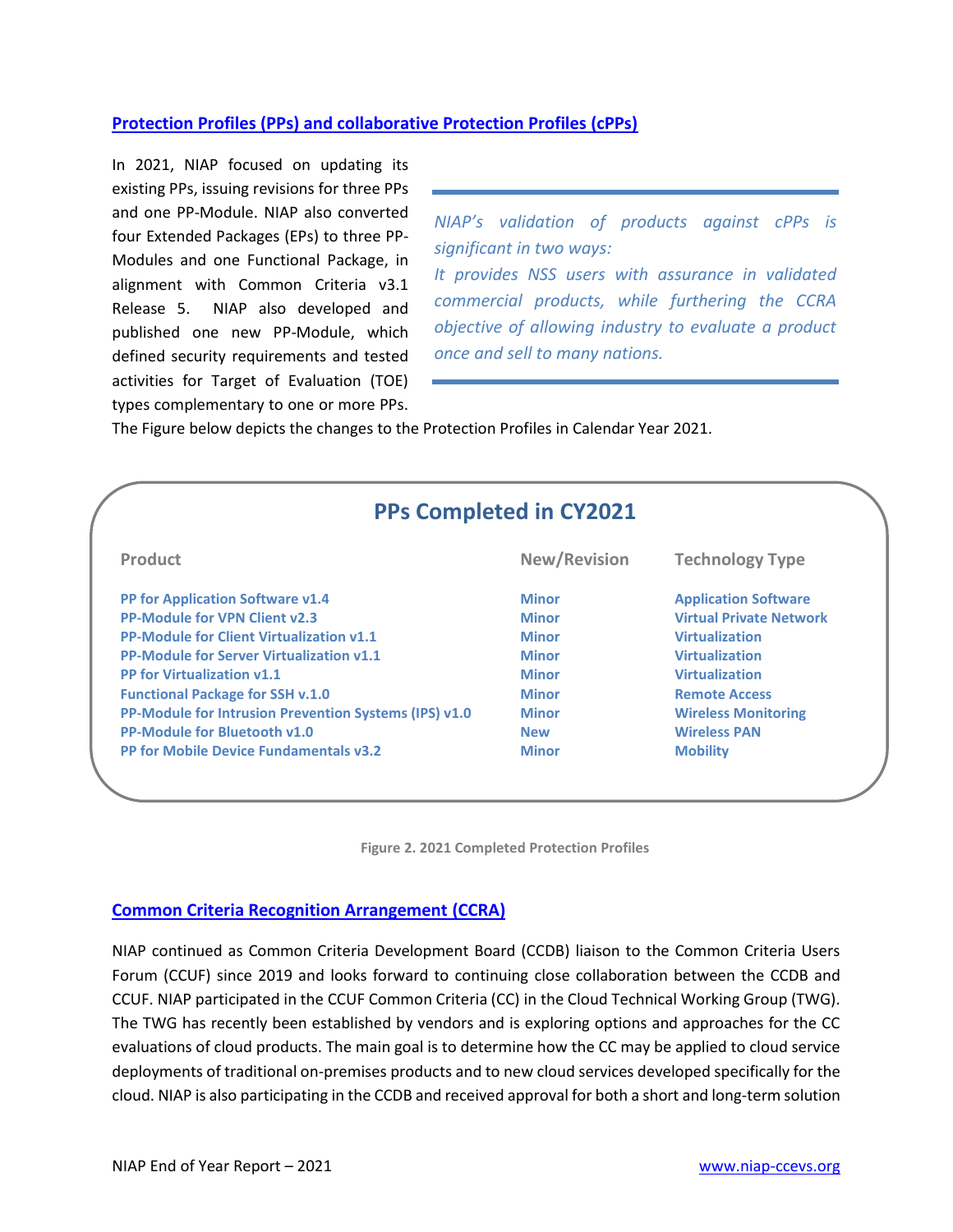to present to the EU Commissioner to ensure the harmonization of the CCRA and the future European Union Cybersecurity Certification (EUCC) Scheme being developed in accordance with the EU Cybersecurity Act (EU CSA).

#### *collaborative Protection Profiles (cPPs)*

During 2021, industry continued to lead cPP development in international Technical Communities (iTCs) – serving as iTC leads, technical editors, participating through regular teleconferences, and setting and driving cPP development schedules. This active industry participation and collaboration with government underpins the value of the CCRA and serves to keep it relevant and viable.

#### *CCDB Crypto Working Group*

The CCDB Crypto Working Group (WG) continued to meet virtually and focused on refining the specification of a generic set of Security Functional Requirements (SFRs) to model cryptographic protocols for inclusion in the ISO 15408 Part 2. Inclusion of mutually agreed upon cryptographic requirements enables harmonization of such requirements for use in PPs and product evaluations across all CC Schemes.

#### **Outreach**

Throughout 2021, NIAP continued outreach efforts to ensure the commercial IT security needs of the NSS Community were met through collaborative development of commercial product security requirements and evaluation of products against those requirements. Outreach focused on delivering tailored messages suitable for the intended audience in different environments.

NIAP participated in several security conferences and forums in 2021 to engage directly with users, developers, and Common Criteria Users Forum delegates. These engagements helped bridge the gap between user requirements and product capabilities; and enabled NIAP to explain its process as well as provide updates to NIAP policies and procedures.

Notable conferences and forums attended included RSA, the International Cryptographic Module Conference (ICMC), International Common Criteria Conference (ICCC), one Common Criteria Users Forums (CCUF), as well as a number of CSfC vendor engagements.

NIAP briefed at the virtual 2021 International Cryptographic Module Conference (ICMC). NIAP provided updates on policy and collaboration efforts with NIST, ensuring industry partners can properly implement cryptographic functions in their products and improve security in U.S. and ally systems. This conference facilitated collaboration with key stakeholders on a variety of topics regarding cryptographic certification.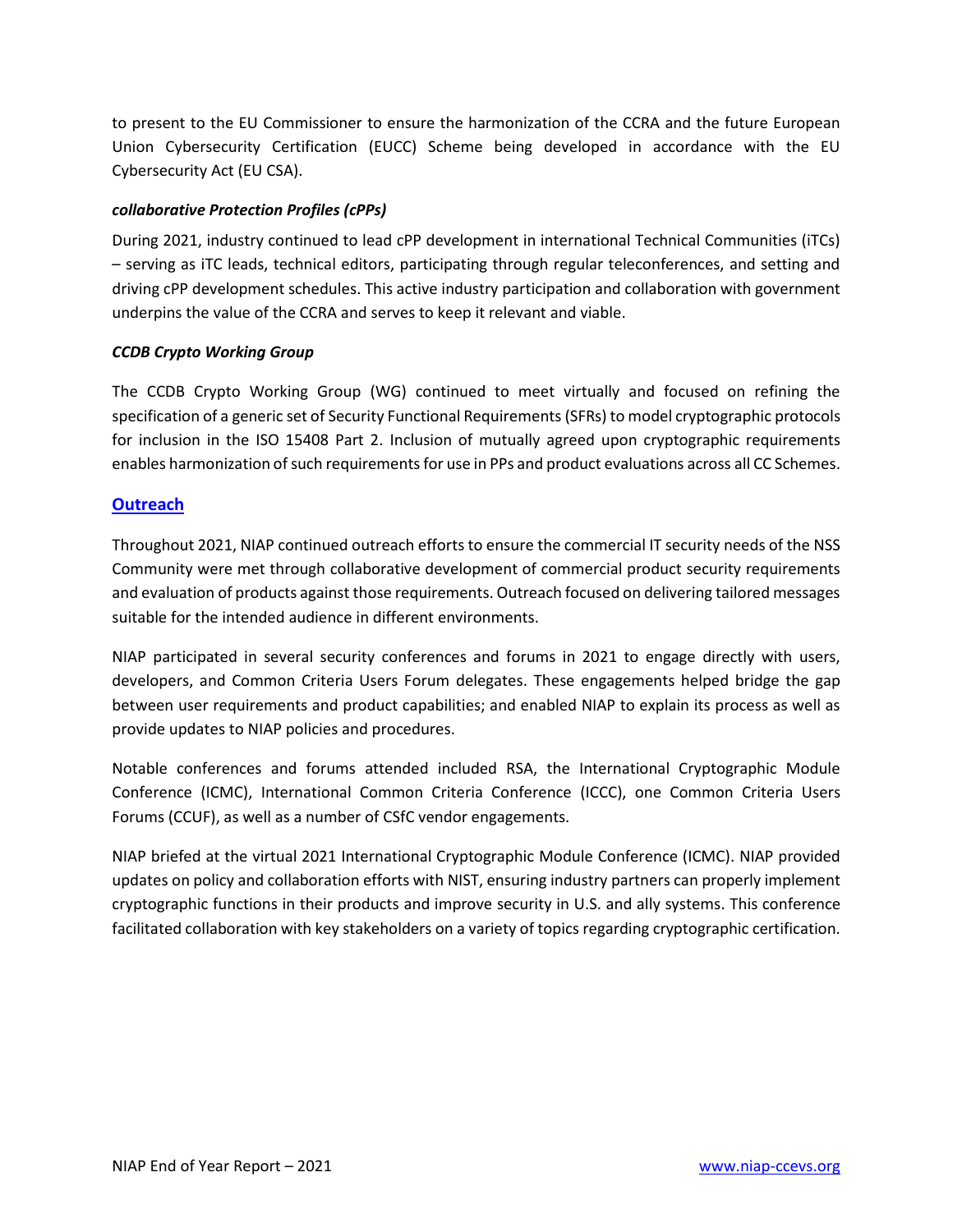| <b>Upcoming Engagements:</b> |                |  |
|------------------------------|----------------|--|
| <b>CSfC Conference</b>       | May 2022       |  |
| EU CSA                       | May 2022       |  |
| <b>CCUF</b>                  | Spring 2022    |  |
| <b>RSA</b>                   | June 2022      |  |
| <b>ICMC</b>                  | September 2022 |  |
| <b>ICCC</b>                  | November 2022  |  |

#### **Commercial Solutions for Classified (CSfC)**

A NIAP validation is the foundational requirement for a product to be included as part of the CSfC program. Vendors who wish to have their products eligible as CSfC components of a composed, layered Information Assurance (IA) solution must build their products in accordance with the applicable NIAP-approved Protection Profile(s) and have their product evaluated according to NIAP requirements.

CSfC selections define the specific PP requirements that must be included as part of a Common Criteria Evaluation for a product to be eligible for use in  $\mathsf{a}$ **CSfC** solution. See https://www.nsa.gov/Resources/Everyone/csfc/Components-List/ for selections per technology.

NIAP personnel presented at NSA's Commercial Solutions for Classified (CSfC) Virtual Conference on 31 August. NIAP provided an update briefing during the conference, addressing NIAP's history and evaluation processes, and provided customers with a deeper understanding of what products can be evaluated and procured for use in National Security Systems.

#### **Protection Profiles**

- Technology-specific security requirements and test activities
- Standards-based
- Collaboratively developed by industry, government, and end users in open Technical Communities

#### **Validated Products**

- Commercial Off the Shelf
- Evaluated to meet **Protection Profile(s)**
- Eligible for National Security **System Procurement**

### **Layered** solutions to protect classified **information**

#### **Capability Packages**

- · System-level specifications
- Built with CSfC components
- **Integrators**
- Trusted Partner
- Solution Supplier

#### **Solutions**

- Protect up to<br>TOP SECRET information
- Layered Security • Multi-factor
	- **Risk Mitigation**

**CSFC**